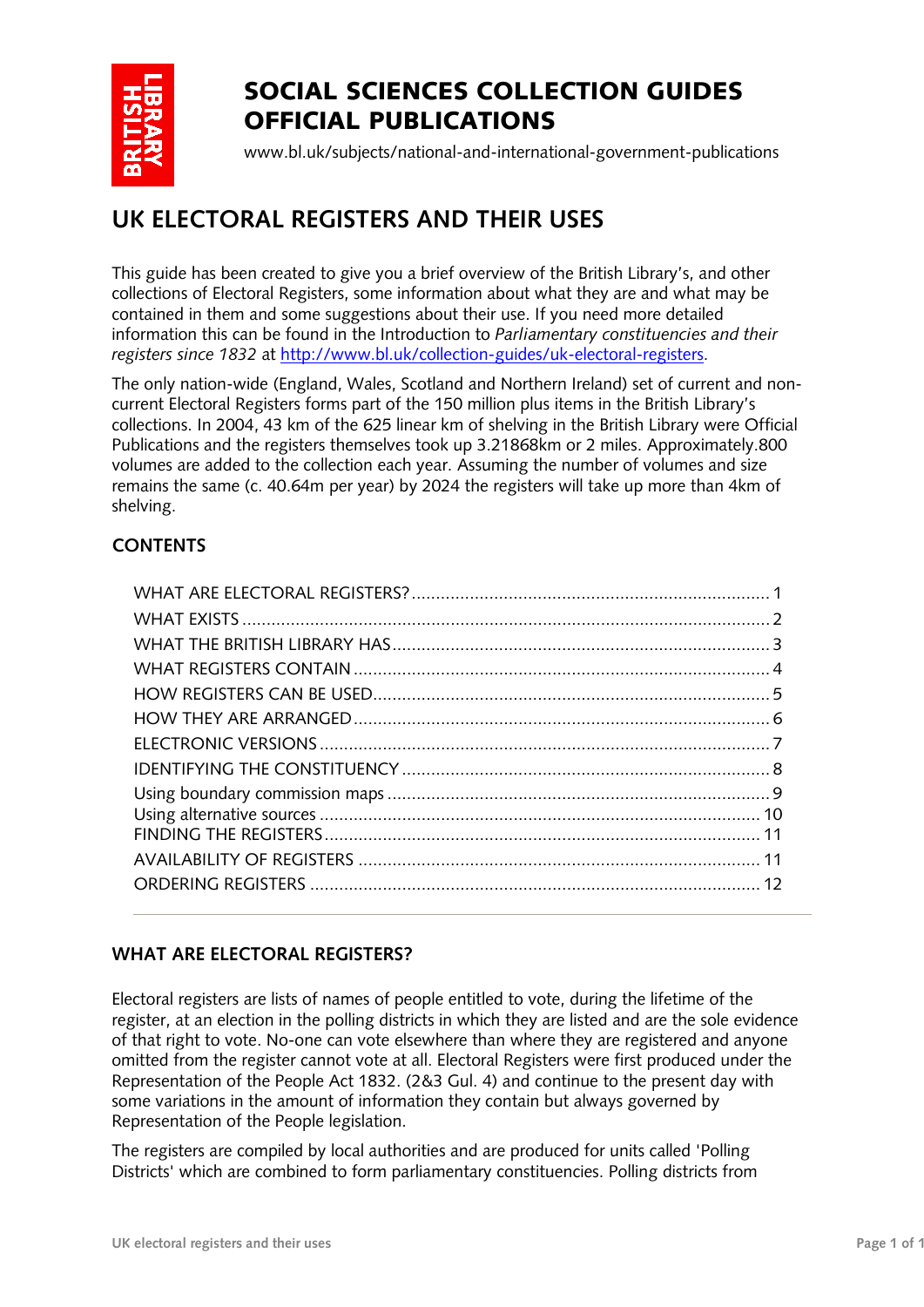different local authorities are frequently combined for this purpose. The same polling district register is used for elections of representatives at every level of government from Parish Council to European Union.



The register above indicates that it was compiled by the District of Wyre Forest and is the register for Polling District AA - Bewdley East.

Alone, or in combination with those in other polling districts, the electors listed in the example above are eligible to elect a parish councillor for East Ward of Bewdley Parish ('Wards' are the constituencies for most local government elections), a district councillor for Bewdley Ward of Wyre Forest District, a county councillor for Rock and Bewdley Division of Worcestershire, an MP for Wyre Forest at Westminster, and an MEP for the West Midland Region for the European Parliament.

In the description that follows, registers will be described in terms of (UK parliamentary) constituencies and, indeed, are bound as such at the British Library.

### <span id="page-1-0"></span>**WHAT EXISTS**

Electoral registration was introduced in 1832 and registers have been issued for each parliamentary constituency every year since then, with certain exceptions and changes to the usual pattern too various to describe here. Most notable exceptions are:

- Registration was suspended in both World Wars and there are no registers for 1916 and 1917 (1915-17 in Scotland) and from 1940 to 1944 inclusive.
- From 1919 to 1926 inclusive there were two registers a year called the 'Spring' and 'Autumn' registers. There were also two registers in 1945 and 1946; in addition to the regular registers in October, there was a special register in May 1945 for the general election and a supplementary register of service voters in March 1946.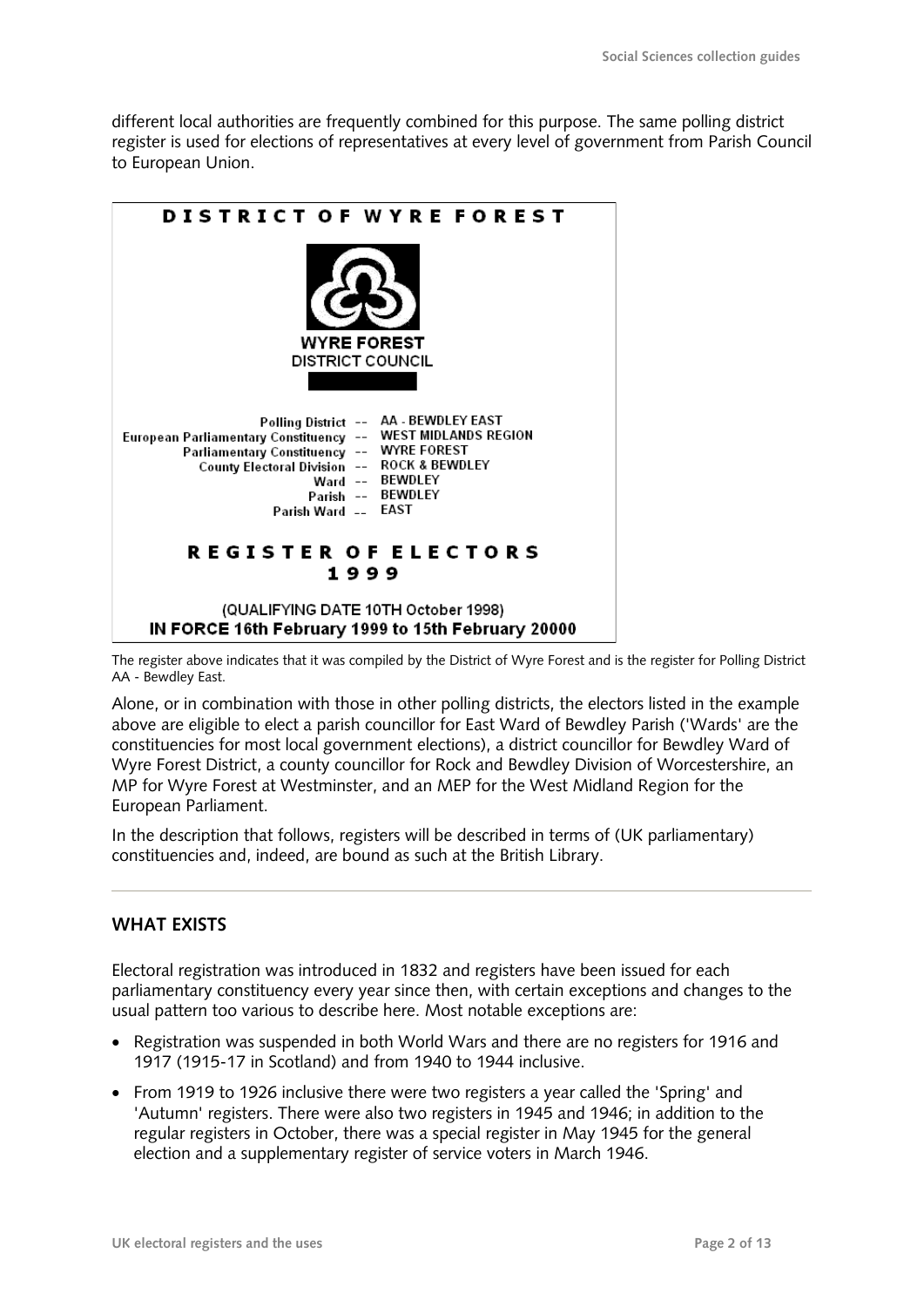- There were also two registers in 1868 and 1885. The January registers in both years were supposed to last the calendar year but were superseded in both cases by new registers on revised constituency boundaries in November. These registers lasted until the end of the following year and are identified as ' 1868/69' and '1885/86'. In all other cases up to 2001 registers are identified by the year in which they came into force even if they span part of two years.
- From 2002 to 2013 and from 2014 onwards as a result of the Political Parties, Elections and Referendums Act 2000 (c. 41), the annual 'revised' register was published on 1 December. However, the register which came into force in December 2002 was identified as "2003" and this practice has continued subsequently, so that the register which came into force in December 2012 is identified as '2013'.
- In 2013, while the publication date for the revised register remained as 1st December in Northern Ireland, the registers in England and Wales came into force on 17 February 2014 and in Scotland on 10th March 2014. With the issue of the new register on 1st December 2014 the previous pattern was resumed.

As a consequence of new regulations, most notably *Representation of the People (England and Wales) (Amendment) Regulations 2002 (SI 1871)* as amended by SI 2006/752, *Representation of the People (Scotland) (Amendment) Regulations 2002 (SI 1872)* as amended by SI 2006/834 and *Representation of the People (Northern Ireland) (Amendment) Regulations 2002 (SI 2002/1873)* two versions of the register have been produced since 2003:

- The electoral register usually referred to as the full version of the register contains the names of all voters and is used primarily to support the electoral process. **Public access to it is strictly controlled and the data can only be used for research purposes. This version of the register is held by the British Library**
- The open register, also known as and referred to in this guide as the edited register, is available for sale for commercial use for direct marketing, advertising, etc. It omits the names of electors who have exercised their right to opt out to protect their privacy. Some companies provide online access to searchable versions of the edited register for a fee. The edited register is not held by the British Library.

# <span id="page-2-0"></span>**WHAT THE BRITISH LIBRARY HAS**

Under the *Representation of the People* legislation, the British Library has received a complete set of electoral registers for the whole of the United Kingdom (England, Wales, Scotland and Northern Ireland) from and including 1947. From 2003 the Library holds the full, but not edited, version of the register. It also has a complete set of registers for 1937 and (except for Northern Ireland) for 1938. Apart from a few Scottish constituencies, the Library has no registers for 1932 to 1936 and 1939 and, apart from the odd London, some Northern Ireland and the same few Scottish constituencies; it has none of the four registers issued during 1945 and 1946.

For the period 1832 to 1931, only a general indication can be given of the British Library's holdings which nevertheless total some 20,000 registers - it is modest to 1885, good from then until 1915 and modest again from 1918 to 1931. A complete inventory of the British Library's holdings is listed in *Parliamentary constituencies and their registers since 1832* which also lists non-parliamentary registers (burgess rolls, juror's lists, valuation rolls, etc.) and poll books held by the Library. This book was originally published in 1998 and is continually updated. It has never been re-issued in hard copy but is freely available on the British Library website.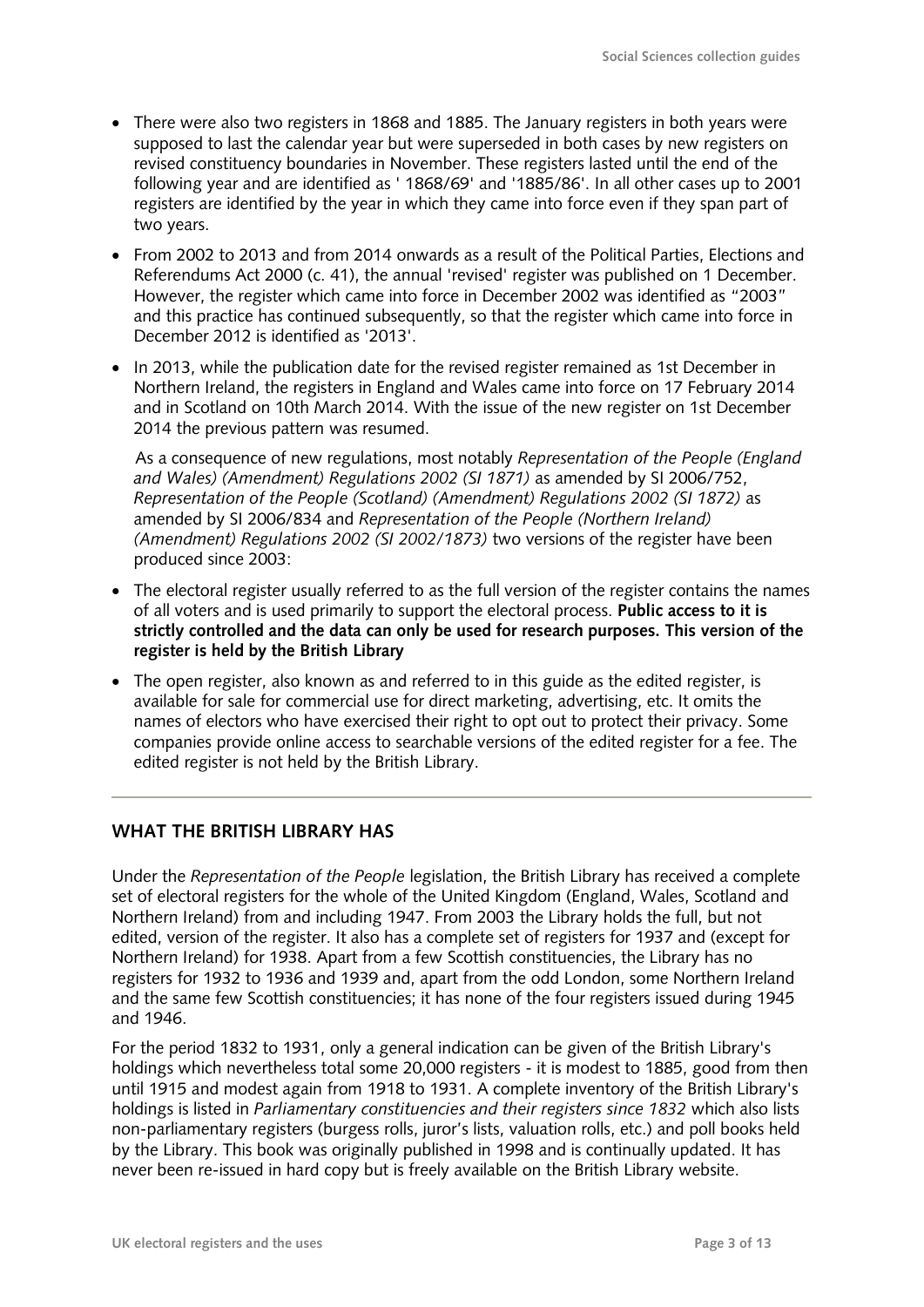# <span id="page-3-0"></span>**WHAT REGISTERS CONTAIN**

Separate registers are produced for each constituency. Up to and including 2002, these listed everyone entitled to vote within them. From 2003, two versions of the register are being produced: full and edited or open. The edited version is available for sale and omits names of electors who have exercised their right to opt out to protect their privacy. Registers have always given voter's names and 'places of abode' (not necessarily whole addresses). Additional information has come and gone over the years:

| <b>DATES</b>             | <b>DETAILS INCLUDED</b>                                                                                                                                                                                                                                                                                                                                                         |  |  |  |  |
|--------------------------|---------------------------------------------------------------------------------------------------------------------------------------------------------------------------------------------------------------------------------------------------------------------------------------------------------------------------------------------------------------------------------|--|--|--|--|
| 1832-1948                | Nature of qualification to vote.                                                                                                                                                                                                                                                                                                                                                |  |  |  |  |
| 1885-1915                | Landlord's/landlady's name, weekly rent and number of rooms_<br>rented<br>for people qualified to vote under the lodger's franchise.                                                                                                                                                                                                                                            |  |  |  |  |
| 1869-1928                | Names of women ratepayers (a rarity until the reform of married women's<br>property law), who had the municipal vote and increasingly appear in<br>electoral registers in that capacity until they received the parliamentary<br>vote, partially in 1918 and fully in 1928.<br>Many other women had the vote because of their husband's profession.<br>SOCIAL EQUALITY<br>SEXES |  |  |  |  |
| 1878 -                   | People entitled to vote at municipal but not Parliamentary elections.<br>Nowadays this includes peers of the realm and non-British European Union<br>citizens.                                                                                                                                                                                                                  |  |  |  |  |
| A few years from<br>1918 | Armed service details of absent voters.                                                                                                                                                                                                                                                                                                                                         |  |  |  |  |
| A few years from         | The National Registration Identity Number was used to distinguish                                                                                                                                                                                                                                                                                                               |  |  |  |  |
| 1945                     | between two people with the same first name and/or initial at the same<br>address.                                                                                                                                                                                                                                                                                              |  |  |  |  |
| 1951-                    | Names of young people coming of age in the lifetime of the register<br>(nowadays including their birthday). To 1968 they were identified with a<br>letter prefix Y in bold.                                                                                                                                                                                                     |  |  |  |  |

Parliamentary registers have doubled as registers for local government elections for more than a century and some people without a parliamentary vote are to be found on the register. At present this mostly means peers and aliens who are European Union citizens. Others with a restricted franchise have this indicated by a letter prefix printed in bold: **E** or **U** for those entitled to vote only at European elections, **F** at parliamentary or European elections (not local), **G** only at local elections, and **K** or **L** at local and European elections (not parliamentary). At the end of the sequence are listed 'other voters' for the registration district, overseas voters with a franchise based on former residence. Absent voters, those temporarily absent on government service (principally in the armed services) are listed at their normal address and are no longer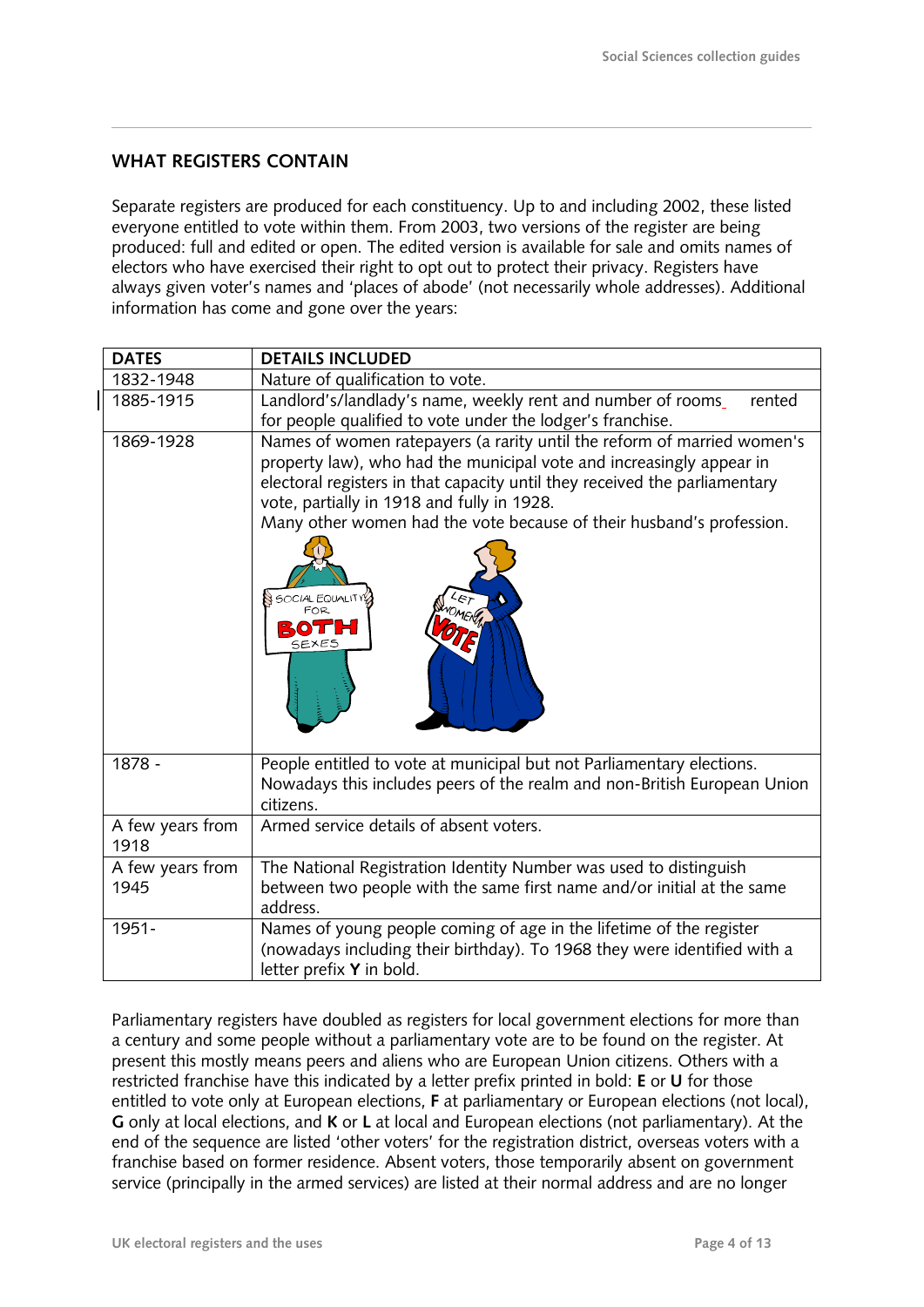separately identified but formerly they were identified by the prefix **A** or **S**. Likewise those qualified as jurors are no longer identified with a **J** and the former significance of Y voters is explained in the table above. Finally, a **Z** marker appearing in a copy of the full register indicates that the person does not appear in the edited version of the register. Note that use of **Z** markers is compulsory only in copies of the full register sold to government departments or credit reference agencies.

# <span id="page-4-0"></span>**HOW REGISTERS CAN BE USED**

Registers can be used in legal cases e.g.to help prove "right to buy" and for criminal record checks.



They can be a treasure trove for all kinds of historical research including political and local history.



They are increasingly being used for genealogical research.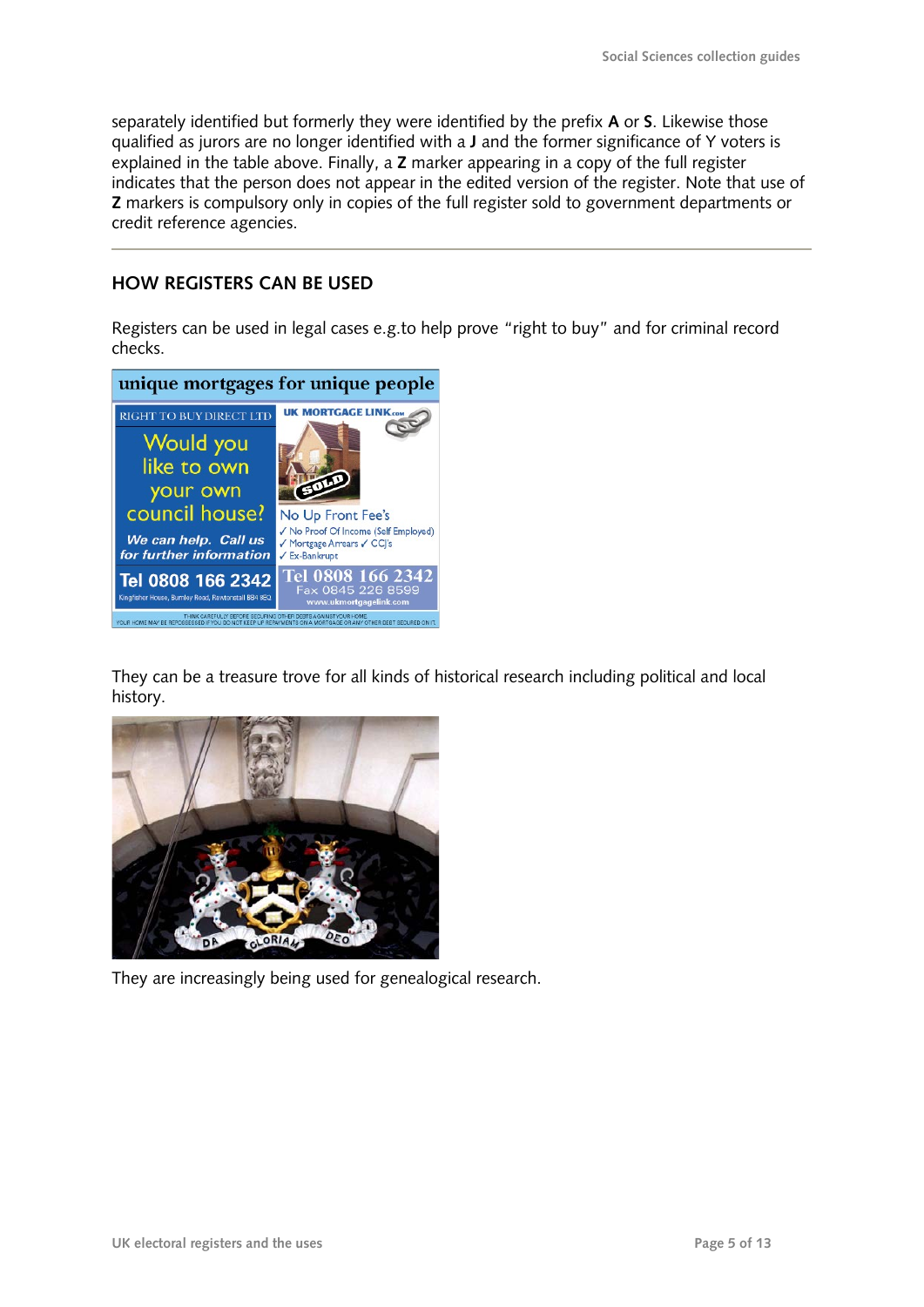

# <span id="page-5-0"></span>**HOW THEY ARE ARRANGED**

This guide is principally concerned with parliamentary registers although other registers are referred to where relevant. All the electoral registers in the British Library's collection are arranged into and by parliamentary constituency. The basic building blocks over time have changed.

Until 1918 electoral registers were compiled by parish overseers or overseers of the poor and the arrangement was at first in alphabetical order of voters, parish by parish. This began to change in 1878 when it was permitted (later required) to merge parliamentary registers with burgess rolls (the registers for municipal elections). These were effectively lists of ratepayers and, as rates were then collected door-to-door, their arrangement was in street order. Gradually parliamentary registers adopted this pattern.

Since 1918 the principal division of parliamentary registers has been the Polling District (there are currently about 35,000 polling districts). The arrangement within polling districts is normally by street in alphabetical order. Within each street properties are listed in number order. In remote rural areas where 'street' order is not meaningful the arrangement is alphabetically by voter within the smallest local government unit. This means parish or community in Great Britain or the townland in Northern Ireland. There are no alphabetical indexes of voters.

Because of these arrangements, it cannot be emphasised too strongly that **printed electoral registers are of very little use in tracing named individuals**. All the registers can do is confirm who was living at a given address at a given time, provided that they were eligible to vote. Without an address or at least a fairly precise locality for the whereabouts of the person sought, it is generally best to use alternative directories arranged by name. However family history research services such as FindMyPast and Ancestry are now adding digitised versions of historic registers to their datasets. These can be searched by personal name. This means that access is improving all the time. It is also possible to search the current (or near current) electronic versions of the **edited or open** registers by name using commercial services some of which are listed below.

Although there are no indexes to the names of voters in the print registers, some have alphabetical indexes to street names but even these have their pitfalls. Firstly, many registers lack street indexes altogether but, where they exist, they have been compiled, like the registers themselves, by local authorities. Local authority boundaries are not the same as constituency boundaries. If a constituency straddles two authorities, there will be two indexes or, if there is only one, it will only be to a part of the constituency. Equally, if two or more constituencies, in whole or in part, fall within a single local authority then, if there is a street index, it will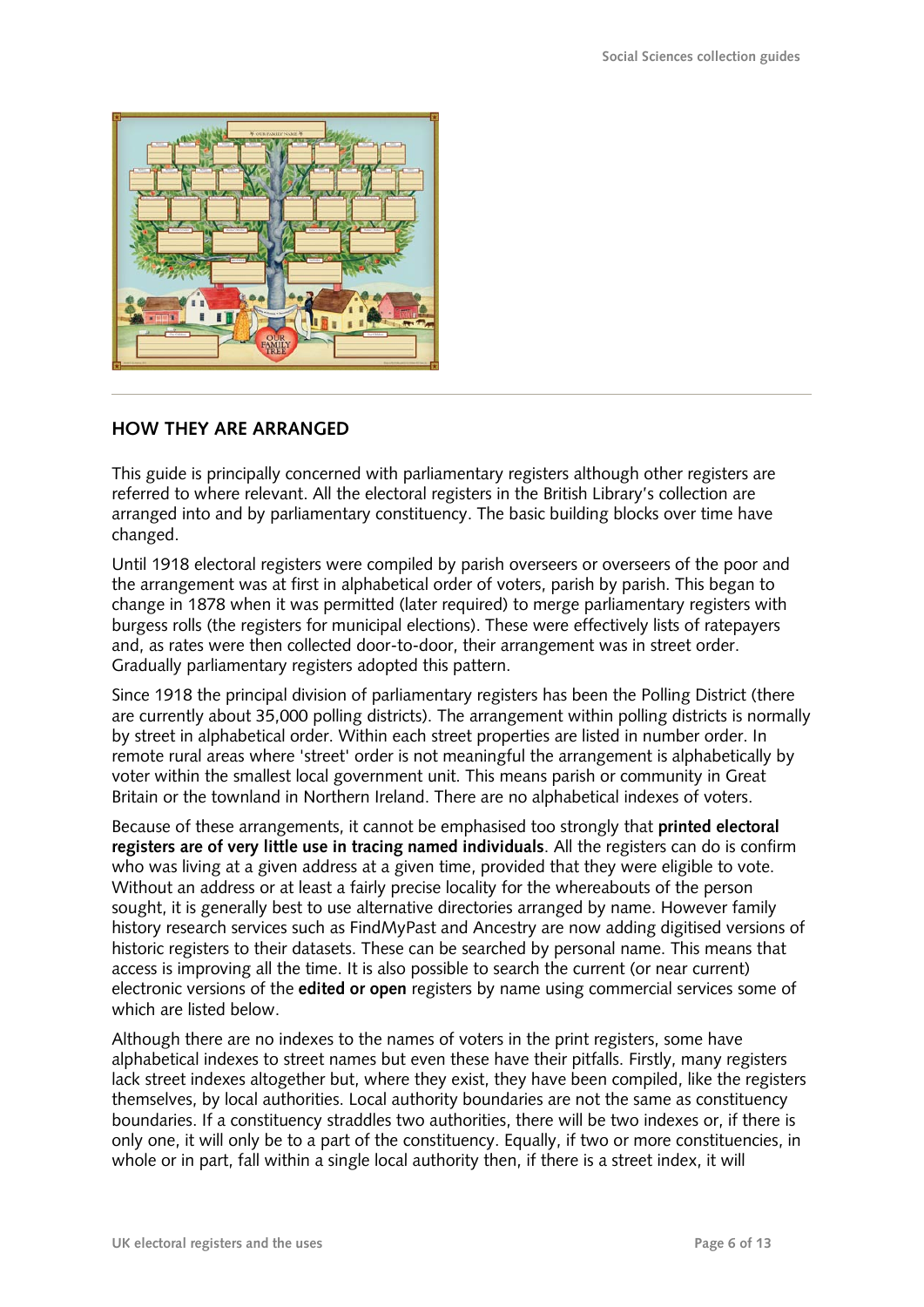indiscriminately cover all the constituencies concerned. As the index cannot split, the Library binds it with the register for the constituency that comes first in the alphabet.

Thus, if 'Borchester' Council produces a street index covering constituencies of Borchester East and West, it will be bound with Borchester East; and if either constituency extends beyond the borough's boundary, streets in those parts would not be indexed. In some cases there are street indexes only to polling districts but, as the registers for these are only a few pages long and arranged by street in alphabetical order, such indexes are redundant.

# <span id="page-6-0"></span>**ELECTRONIC VERSIONS**

An increasing number of electronic versions of the edited or open registers have been made available on the Internet by a number of commercial firms. These are searchable by personal name in combination with information from other sources for a fee. The British Library does not offer this service. Moreover, family history research services such as FindMyPast and Ancestry are now adding digitised versions of historic registers to their datasets which can be searched by personal name in combination with other records such as census returns and births, marriages and deaths indexes. This means that access is improving all the time.

**Please note** that numerous new research tools are becoming available and expanding constantly and this guide lists just a small selection of those available. If in the course of your research you discover resource sources that you think should be added to this guide please contact us. Due to the instability of URLs the British Library cannot guarantee that the URLS will remain stable. The URLs and information provided below were correct on 22nd April 2016. The British Library neither endorses, nor can be held responsible for, any information provided by external websites.

They include:

#### **192 com**

#### [http://www.192.com](http://www.192.com/)

This internet based service offers access to the edited electoral register from 2003 to the present, the UK telephone directories and. births, marriages and deaths indexes for England and Wales from 1837-2005 (Scotland and Northern Ireland are not included). You can search by first name, surname, street, town, county and/or post code. You can also use the database to see who is looking for you.

# **Ancestry: London, England, Electoral Registers, 1832-1965**

# **<http://search.ancestry.co.uk/search/db.aspx?dbid=1795>**

This database contains selected annual lists of names and residences of people in London who were eligible to vote in elections. Full access is available to subscribers only.

#### **FindMyPast**

<http://search.findmypast.co.uk/search-world-records/uk-electoral-registers-2002-2014> Offers the current edited or open electoral register for the years 2002-2014. You can search by first name, last name, and address.. Access is available free in the British Library's reading rooms. Otherwise, although searching is free, a fee is payable if you decide to view the full records found

#### **FindMyPast Historic Electoral Registers 1832-1932**

[http://search.findmypast.co.uk/search-world-Records/england-and-wales-electoral-registers-](http://search.findmypast.co.uk/search-world-Records/england-and-wales-electoral-registers-1832-1932?_ga=1.220636568.1420795317.1410962273)[1832-1932?\\_ga=1.220636568.1420795317.1410962273](http://search.findmypast.co.uk/search-world-Records/england-and-wales-electoral-registers-1832-1932?_ga=1.220636568.1420795317.1410962273)

Offers 220 million records of mainly English voters from the Electoral Registers held in the British Library's collections for the period 1832-1932. You can search by first name, last name, constituency, county and keyword. Access is available free in the British Library's reading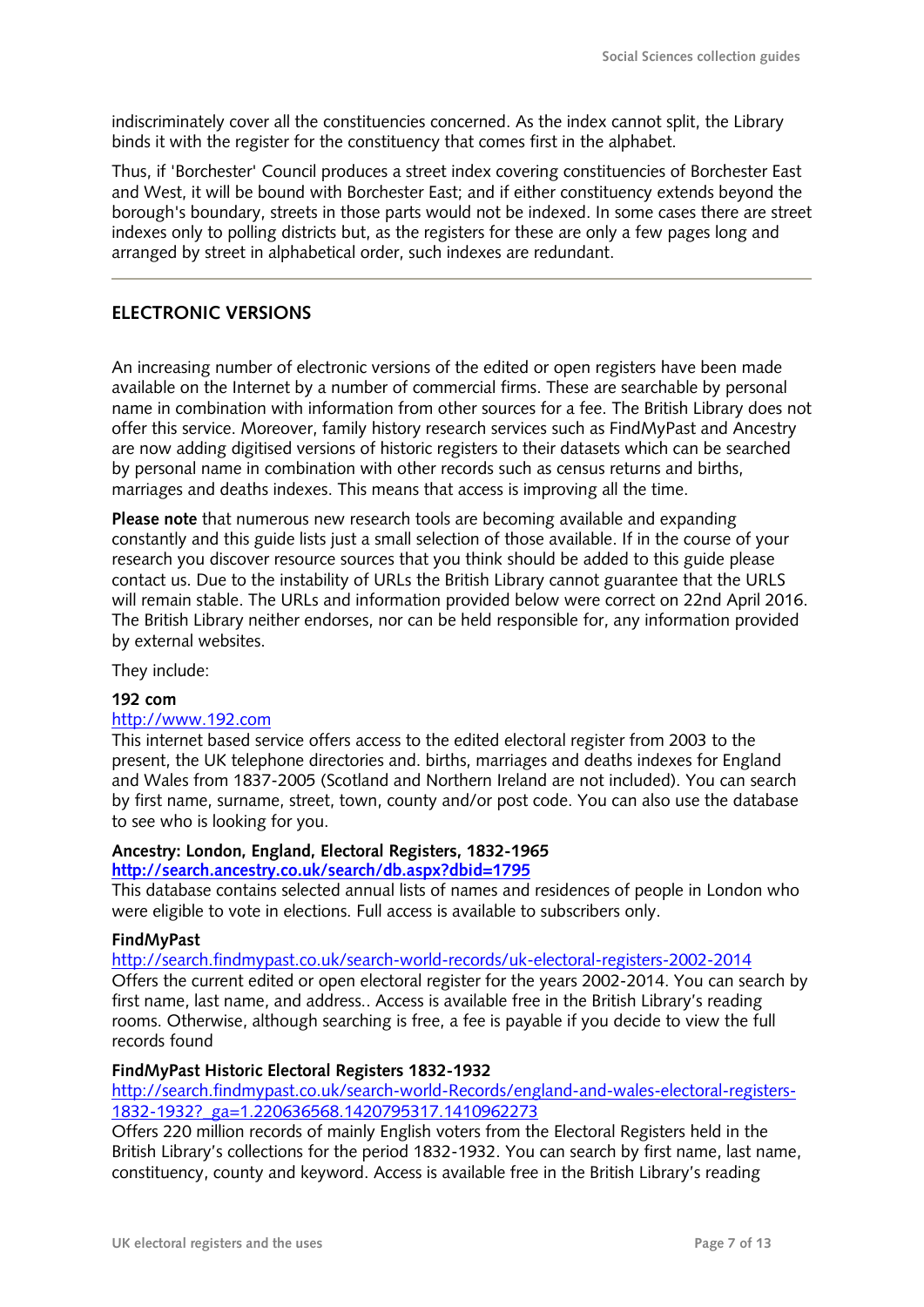rooms. Otherwise, although searching is free a fee is payable in order to view the full records found.

FindMyPast also offers online versions of a selection of historic county and Parliamentary borough electoral registers, including Cheshire, Manchester 1832-1900, Hampsire & Portsmouth 1835-73 and Devon, Plymouth and West Devon, 1780-1973. New datasets are added regularly.

#### **People Trace Online**

#### <http://www.peopletraceonline.co.uk/>

Offers access to the edited or open electoral register backed up by additional datasets. Charges vary

#### **Peopletracer**

#### [http:/www.peopletracer.co.uk](http://www.peopletracer.co.uk/)

Peopletracer is a is a low cost online people tracing provider giving access to information from the open or edited Electoral Registers 2002 to date, birth, marriages and death records, telephone directories, Google maps, and the Land Registry. Charges vary.

#### **The UK Electoral Roll**

#### [http://www.theukelectoralroll.co.uk](http://www.theukelectoralroll.co.uk/)

Provides searches of the edited or open UK electoral registers from 2004, alongside births, marriages and deaths indexes for England and Wales 1984-2005, consented consumer data, and UK Property Ownership data. The enhanced UK electoral register search claims to provide customers with the address of any UK individual, and the names of anyone else at the address. Charges vary

#### **UKroll.com**

#### [http://www.ukroll.com](http://www.ukroll.com/)

Offers data from the electoral registers from 2004, alongside births, marriages and deaths indexes, company director information, and house prices. Charges vary

# <span id="page-7-0"></span>**IDENTIFYING THE CONSTITUENCY**

Before anyone can discover whether the British Library has the register required, it is necessary to identify the constituency concerned. To do this, you must first establish the period for which registers are needed.

Since 1832 boundary revisions have taken place in 1867 (1868 in Scotland), 1885, 1918, 1948, 1955, 1970, 1983, 1995, and 2010 (implemented in 2005 in Scotland and 2007 in Wales). There was a partial revision in 1944 when seats with electorates of over 100,000 were split in two or more.

Each revision was the work of a Boundary Commission which generally published maps. The Boundary Commission reports containing these maps are available in the Social Sciences Reading Room.

Until 1948, when permanent commissions were set up to report at regular intervals, Parliament could alter Commission recommendations but generally the Commissions' maps are reliable indications of the spatial extent of constituencies. It is seldom necessary to consult the Acts of Parliament or Statutory Instruments that put the boundary changes into effect but, if required, the legislation concerned is also available on the open shelves of the Reading Room.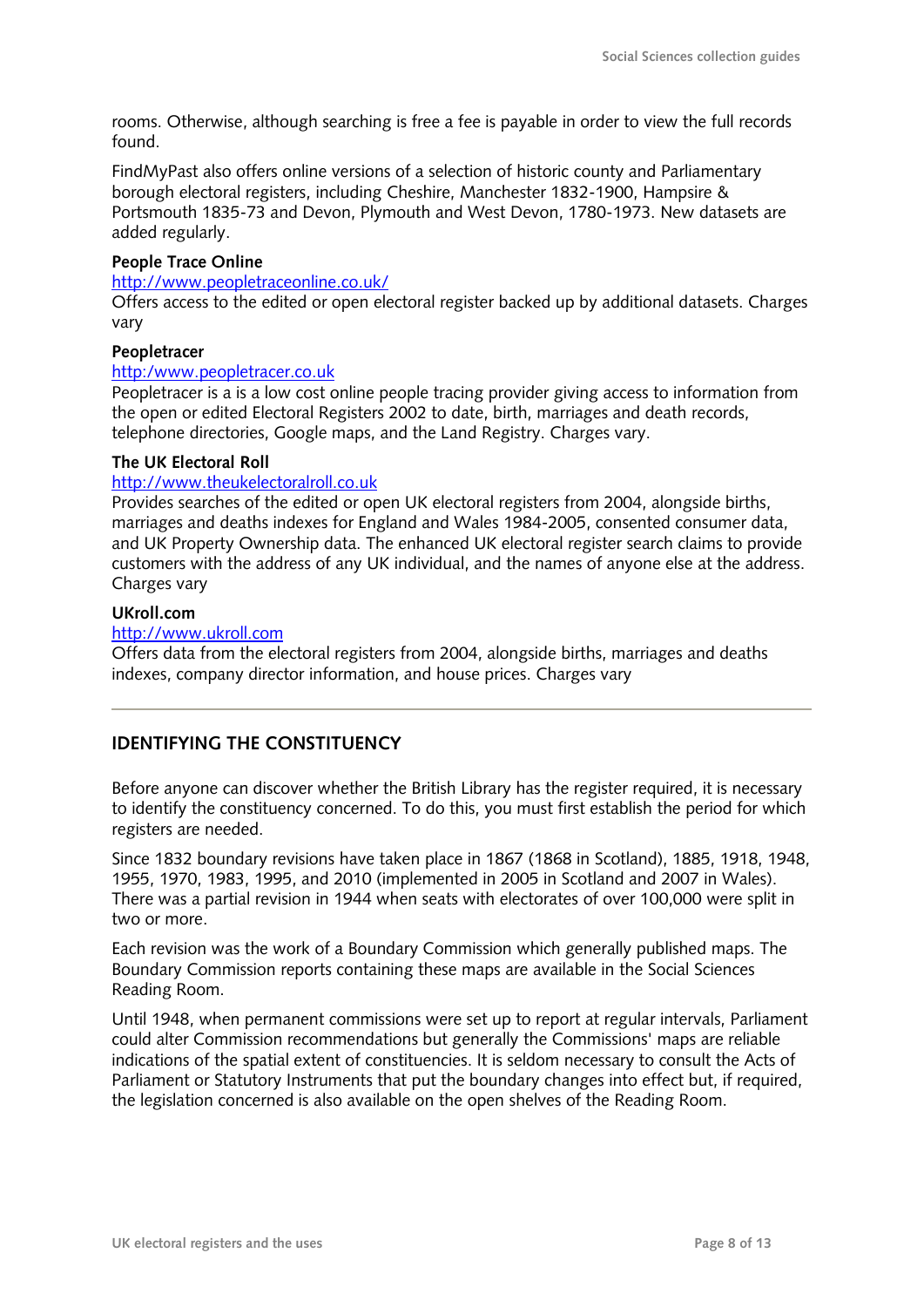# <span id="page-8-0"></span>**Using boundary commission maps**

The basic procedure is to pinpoint the place sought in an atlas of Britain or a street atlas of urban areas (print or online) and compare it with the relevant Boundary Commission map to find the constituency wanted. There is a selection of street atlases on the reference shelves of the Reading Room but readers may find it more convenient to use an online source such as Google Maps at URL:<http://maps.google.co.uk/> especially for current registers. If you need to consult registers for a given area for a period that spans a boundary revision then the process must be repeated for 'before' and 'after' the revision.

This process is laborious and some of the Boundary Commission maps are hardly adequate for the purpose but it is still essential to verify the constituency one way or another as the name alone cannot be relied upon. The post-town of an address or the registration district name on a marriage certificate may be different from any constituency name of the period. Worse still, it may be the same as an actual constituency but with widely different boundaries e.g. for an address in Newport the following constituencies exist:



| <b>CONSTITUENCY</b><br><b>NAME</b>                   | <b>DATE OF</b><br><b>EXISTENCE</b> | <b>BRITISH</b><br><b>LIBRARY</b><br><b>HOLDINGS</b> | <b>BRITISH LIBRARY SHELFMARK</b>                                                                                         |
|------------------------------------------------------|------------------------------------|-----------------------------------------------------|--------------------------------------------------------------------------------------------------------------------------|
| NEWPORT PB [Isle of<br>Wight]                        | Pre-1832-85                        | 1854, 1859-66                                       | SPR.Mic.P.17/BL.I.15                                                                                                     |
| <b>ISLE OF WIGHT PC/CC</b>                           | 1832-                              | 1865-66,<br>1937-38,<br>1947-                       | SPR.Mic.P.351/BL.I.14 (to 1938);<br>BL.I.14 (1947-83); BL.I.25<br>(1984-95); BL.I.32 (1996-2009);<br>BL.I.38 (from 2010) |
| NEWPORT PB/BC<br>[Monmouthshire/<br>Gwent]           | 1918-83                            | 1937-38,<br>1947-83                                 | <b>BL.W.N.1</b>                                                                                                          |
| NEWPORT EAST CC                                      | 1984-                              | 1984-                                               | BL.W.N.3 (to 1995); BL.W.N.6<br>(from 1996)                                                                              |
| NEWPORT WEST CC                                      | 1984-                              | 1984-                                               | BL.W.N.4 (to 1995); BL.W.N.7<br>(from 1996)                                                                              |
| NEWPORT [Shropshire]                                 |                                    |                                                     | See also SHROPSHIRE PC,<br>NORTHERN OR NEWPORT Div.                                                                      |
| SHROPSHIRE PC,<br><b>NORTHERN OR</b><br>NEWPORT Div. | 1885-1918                          | 1885/86                                             | SPR.Mic.P.526/BL.S.33                                                                                                    |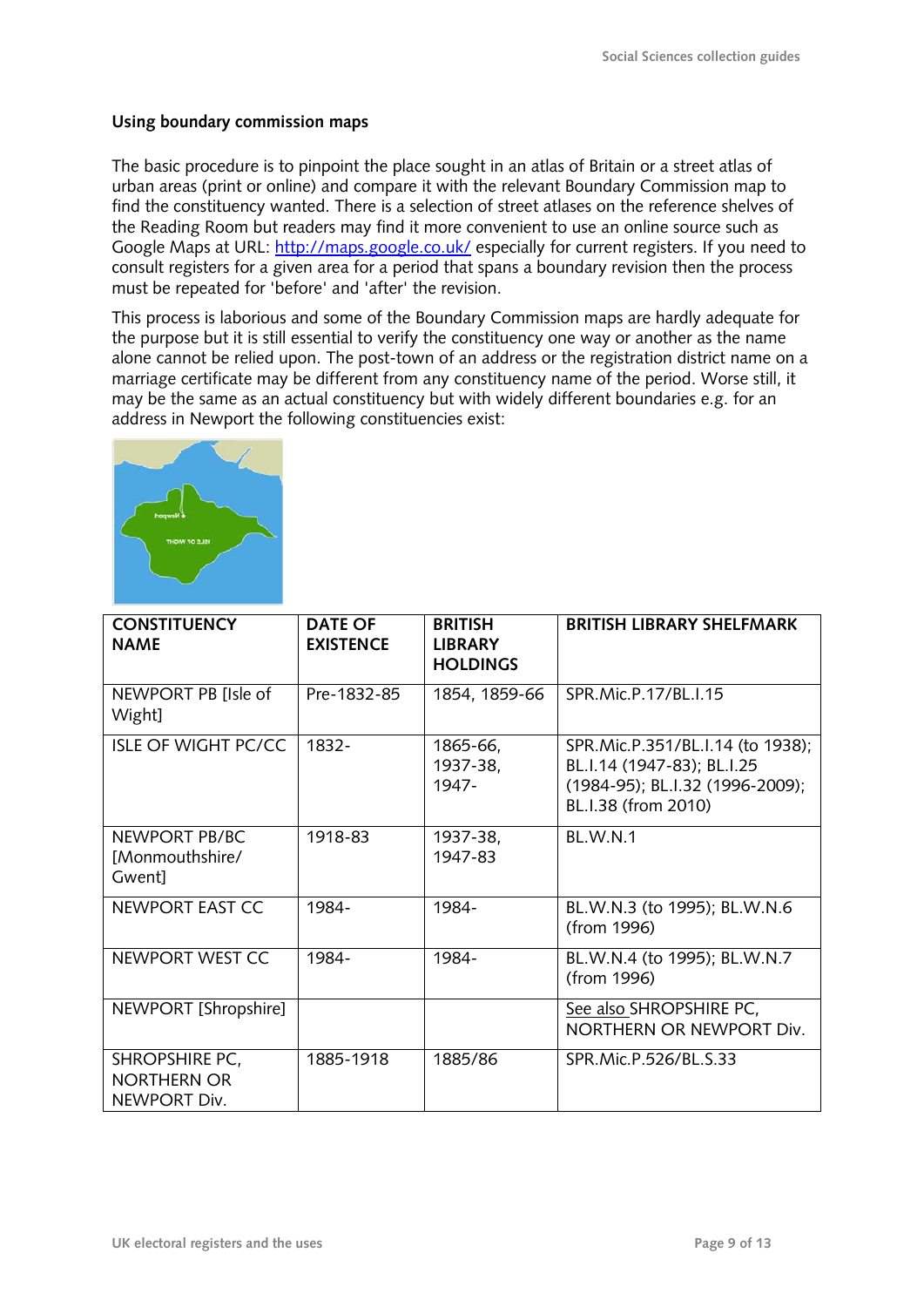# <span id="page-9-0"></span>**Using alternative sources**

## **Find Your MP**

## <http://findyourmp.parliament.uk/>

This is a free and easy-to-use Internet service which will recognise postcodes and names of MPs or constituencies, or fragments of these. Entering a postcode in the search box under "Find Your MP" using the link from the home page of the Parliament web site at [www.parliament.uk](http://www.parliament.uk/) under MPs, Lords & Offices will produce both the name of the sitting MP and the current constituency.

# **Ordnance Survey Election Maps**

#### <http://www.election-maps.co.uk/>

You can search for electoral boundaries in effect at May 5<sup>th</sup> 2016 for Great Britain and Northern Ireland. You can choose from a variety of administrative and electoral boundaries that can be overlaid on OS maps.

### **Royal Mail's Post Code Finder**

### <http://postcode.royalmail.com/>

If you know an address but not the postcode this service can be used to establish the full code for any address.

# **Identity in Britain: a cradle-to-grave atlas: online appendix**

by Bethan Thomas and Daniel Dorling

[http://www.sasi.group.shef.ac.uk/publications/identity/online\\_appendix.pdf](http://www.sasi.group.shef.ac.uk/publications/identity/online_appendix.pdf)

This contains locational maps of 1995 parliamentary constituencies and neighbourhoods, together with look-up tables of neighbourhood and constituency names and numbers, and in which constituencies neighbourhoods are located. A hard copy printout is available at the Enquiry desk in the Social Sciences Reading Room.

# **A Vision of Britain through Time**

### <http://www.gbhgis.org/>

This compilation covering 1801 t0 2001 includes maps, statistics and historical descriptions. Enter the name of a town or village and then choose Units and Statistics to find constituencies associated with the town over time.

F.W.S. Craig's **Boundaries of parliamentary constituencies 1885-1972** contains descriptions of constituencies in terms of contemporary local authority areas and maps for each revision for the period covered. The maps are small-scale and outline only, bordering on diagrams, but they are often sufficient alone or together with the descriptions of constituencies it contains to identify what is wanted. Similar information for the 1983 revision can be found in Crewe and Fox's British parliamentary constituencies and for the 1995 revision in Rallings and Thrasher's Media guide to the new parliamentary constituencies. Both revisions are covered in different editions of Waller's Almanac of British politics, the 5th edition for the 1995 revision and earlier ones for the 1983 revisions. Dod's new constituency guide, 4th ed. covers the boundary revisions recommended in the 2007 Boundary Commission report for England, implemented in 2010, including maps and lists of ward changes.

The London County Council's **Lists of streets and places** provide a simple way of identifying constituencies in Inner London between 1885 and 1954. Use ; the 1900 or 1912 edition for constituencies for the period 1885-1915, the 1929 edition for 1918-48 and the 1955 edition for 1949-54. In each edition there is a column for parliamentary constituencies and this information is given for every street. In some editions, for long streets like the Edgware Road or the Old Kent Road that ran through several constituencies, house-number spans are included for each constituency.

Frederic Youngs' **Guide to local administrative units of England** in two volumes (Northern and Southern) is invaluable if you know the parish or locality you are looking for. It contains a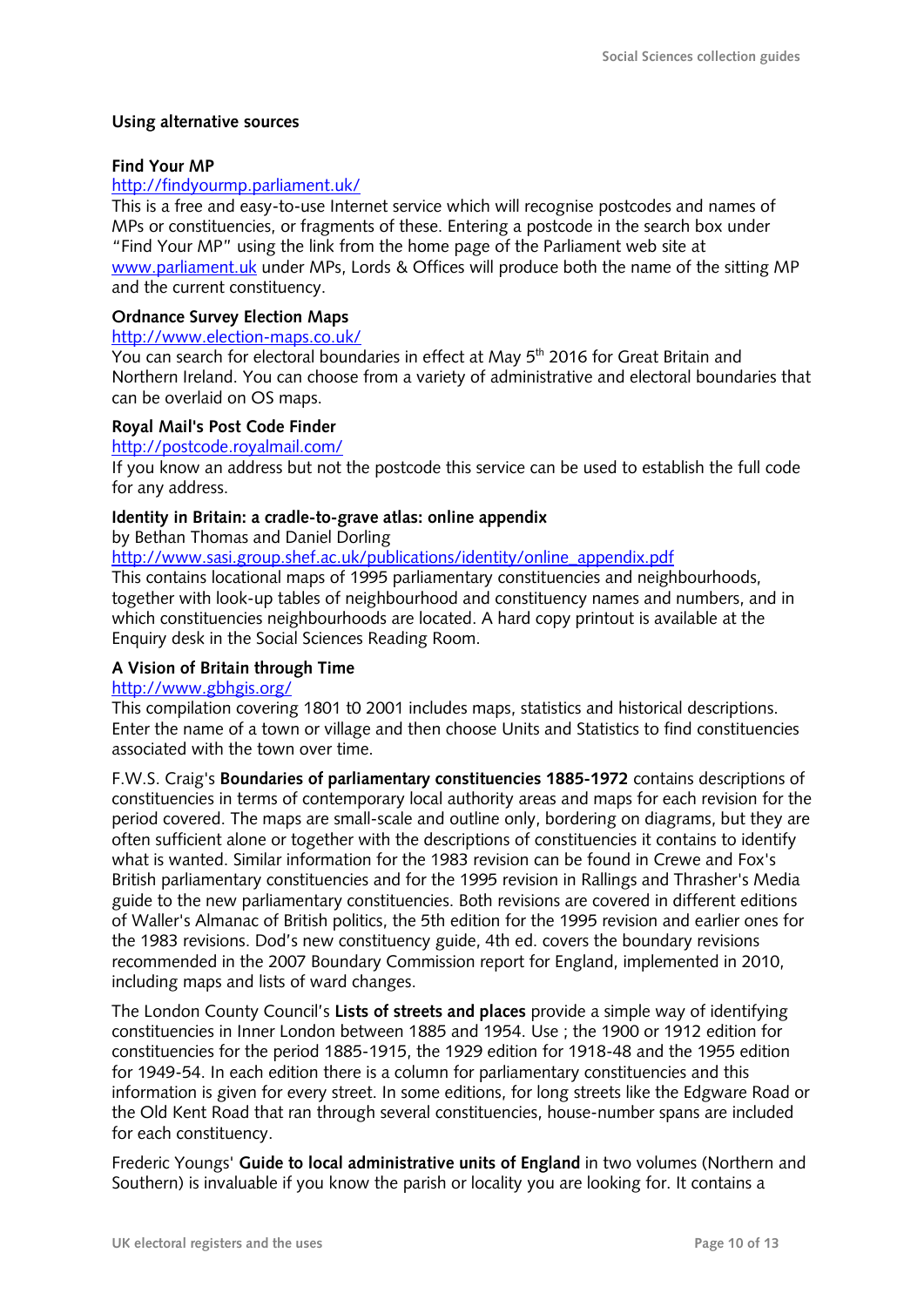section of 'Parliamentary Constituencies' but please use the 'Parish' section arranged by county. This indicates the constituencies in which the parish was successively placed with dates and, if the parish was newly created or abolished, it will indicate the parish that formerly or subsequently contained it. If the constituency reference is to a sequence (e.g. Parl. Seq. 3) one must refer to the start of the county's Parish section where the sequences, used to save space when several parishes share a common history of parliamentary representation, are given. There is no equivalent to Youngs' Guide for Scotland, Wales or Northern Ireland

You can identify parishes, among other ways, through the **Census Index of place names** (1981 ed.) or the 1973 *Municipal year book* for parishes as they existed before the local government reorganisation of the early 1970s.

# <span id="page-10-0"></span>**FINDING THE REGISTERS**

Once you have established the constituency or constituencies that you want by whatever means, then consult the online version of *Parliamentary constituencies and their registers since 1832* at

[http://www.bl.uk/britishlibrary/~/media/subjects%20images/government%20publications/pd](http://www.bl.uk/britishlibrary/~/media/subjects%20images/government%20publications/pdfs/parliamentaryconstituencies.pdf) [fs/parliamentaryconstituencies.pdf](http://www.bl.uk/britishlibrary/~/media/subjects%20images/government%20publications/pdfs/parliamentaryconstituencies.pdf) . This will tell you if the British Library has the registers and, if so, what are the relevant shelfmarks.

The names of the constituencies given in this list are the official names derived from the legislation establishing them or from the registers themselves with three exceptions.

- Pre-1948 constituency names took the form of 'Parliamentary County (or Borough) of', which has been abbreviated to PC or PB and inverted so that, for example, the 'Parliamentary County of Kent' becomes 'Kent PC'.
- The many counties that take their names from their county towns have always been officially called 'County of [name of town]' though less formally they are better known as '[name of town]-shire', so County of Worcester is the formal name of Worcestershire and this extends to a number of counties where the shire form has evolved somewhat (County of Chester/Cheshire; County of Lancaster/Lancashire or County of Southampton/Hampshire). In all these cases the -shire form of the county name has been preferred (Lancashire PC not Lancaster PC).
- The final exception concerns Lincolnshire (or County of Lincoln) for the period 1918 to 1948. The ancient threefold division of the county was as Parts of Lindsey, Parts of Holland and Parts of Kesteven. These divisions were made separate administrative counties in 1889 and separate parliamentary counties in 1918 and their formal names were 'The Administrative [or Parliamentary] County of the Parts of Lindsey [or Holland, or Kesteven]. Lincolnshire's Parts are not well known as Yorkshire's Ridings and unlike the latter, the parent county's name is not incorporated in that of the parliamentary county (e.g. East Riding of Yorkshire). Nevertheless, for convenience, they are entered as 'Lincolnshire, Parts of Lindsey PC' etc., even though Lincolnshire does not officially appear in their names.

As well as the online version of *Parliamentary constituencies and their registers since 1832*, there are two hardcopy printouts available in the reading room, one at the enquiry desk and one on the ERR shelves. We have not produced a printed version of the book for sale.

# <span id="page-10-1"></span>**AVAILABILITY OF REGISTERS**

All the registers listed in the 'Registers held' column of *Parliamentary constituencies and their registers since 1832* at<http://www.bl.uk/collection-guides/uk-electoral-registers> are available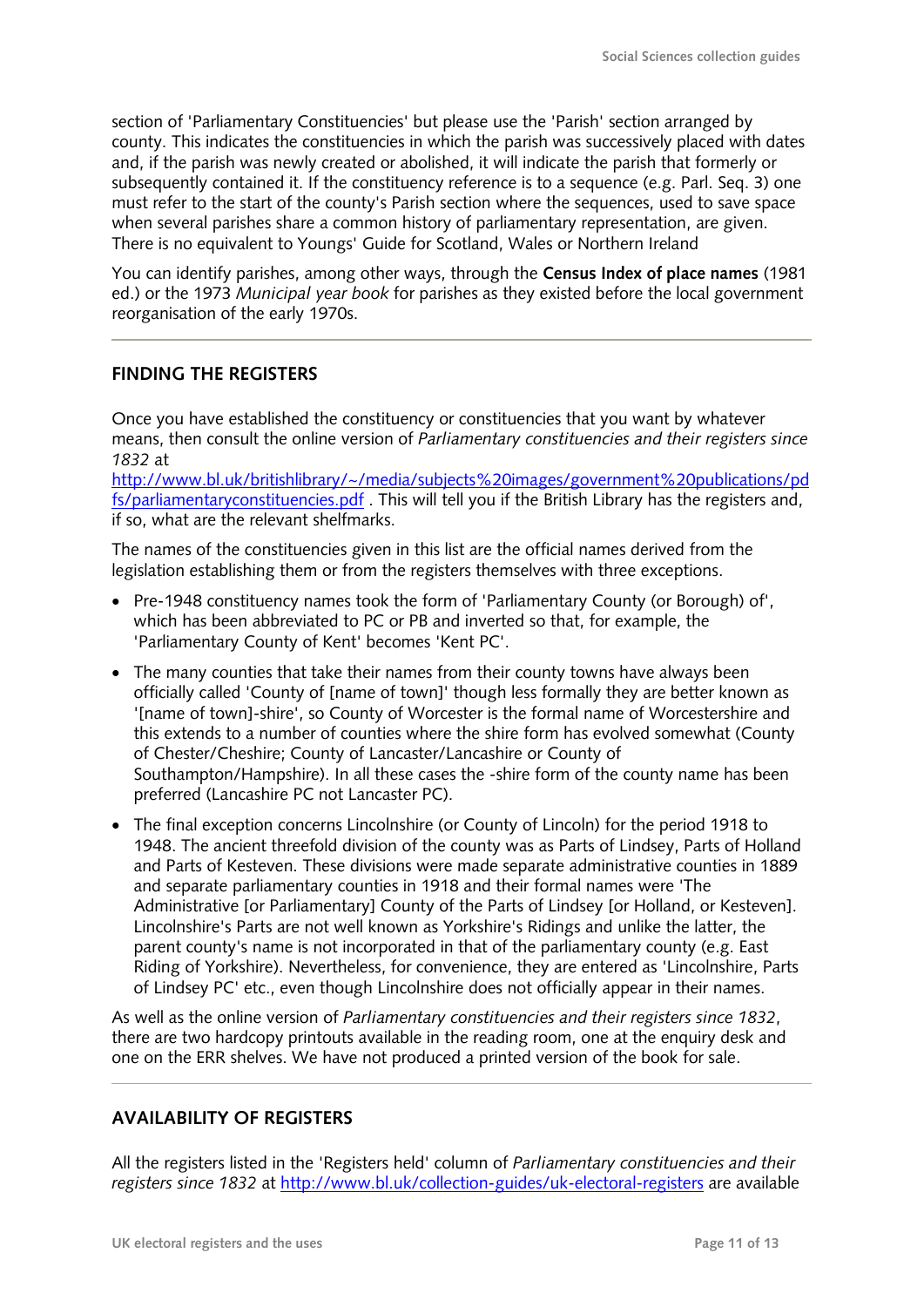for consultation and extracts from most of those issued more than ten years ago can be copied subject to copyright and conservation. Other, more expensive, forms of reproduction are normally available when fragility or size of the register makes ordinary photocopying impractical.

From 2003 the Library holds the full version of the registers only. **These can only be consulted under supervision in the Reading Room and copied solely by means of hand-written notes. No form of photographic, mechanical or electronic copying is permitted by law until ten years after their publication. The law also prohibits the Library from disclosing any information from these full versions over the phone or in writing until 10 years after their publication. Data in the full register can only be used for research purposes, and not for commercial activities such as mailshots.** Enquirers needing information from registers less than 10 years old must visit the Reading Room in person.

The Library has an on-going programme of filming pre-Second World War (1832-1938) registers and registers already filmed, identified by pressmarks prefixed 'SPR.Mic.P.', may normally be consulted only on film. These have all been catalogued and can be located using the *Register of Preservation Surrogates* at

<http://www.bl.uk/reshelp/findhelprestype/catblhold/all/other/other.html> as well as through *Parliamentary Constituencies and their Registers since 1832*. You will need the name of the constituency and then just add electoral to your search. The catalogue record will appear with our holdings and the shelfmark for the microfilm.

If the register is not available from the British Library, there may be other sources and this is particularly important for current registers.

Although the British Library receives new registers from the 35,000 polling districts as they are issued, the sorting and binding of these registers for permanent preservation is a year-long process. If readers want to see individual current registers they can do so at local public libraries or at the council's electoral registration office. In the light of the access restrictions introduced from 2003, enquirers should consult that office to ascertain local access arrangements for the full registers. Locations of earlier registers can be traced in Gibson's *Electoral registers since 1832-1948; and Burgess Rolls: a directory to holdings in Great Britain*, new ed. (2008) but, if nothing is listed there and the British Library has no copy, it may well be that no copies of the register sought survive.

### <span id="page-11-0"></span>**ORDERING REGISTERS**

Both print and microfilm versions of registers are ordered online through the automated book request system (ABRS). Please follow the instructions in <http://www.bl.uk/catalogues/order/registers.html>

We strongly suggest that if you are unfamiliar with the ordering process or the registers you contact a member of the Social Sciences Reference Team. This can be done by filling in an online form that will be sent to the Social Sciences Reference Services [\[http://www.bl.uk/reshelp/inrrooms/stp/refteam/refteam/refcontacts.html\]](http://www.bl.uk/reshelp/inrrooms/stp/refteam/refteam/refcontacts.html) or by e-mailing social-sciences@bl.uk. The telephone number is 0207 412 7894. As has been explained above, the difficulties involved in establishing the name of a constituency make ordering particularly problematical.

Print registers covering years earlier than 1997 are held off site in Yorkshire; you need to allow 48 hours for delivery. Registers from 1998 to the present are held on site at St Pancras and are normally delivered in 70 minutes. Please note that only one year can be ordered per ABRS request, even if the years wanted are consecutive. All electoral registers microfilms are also kept